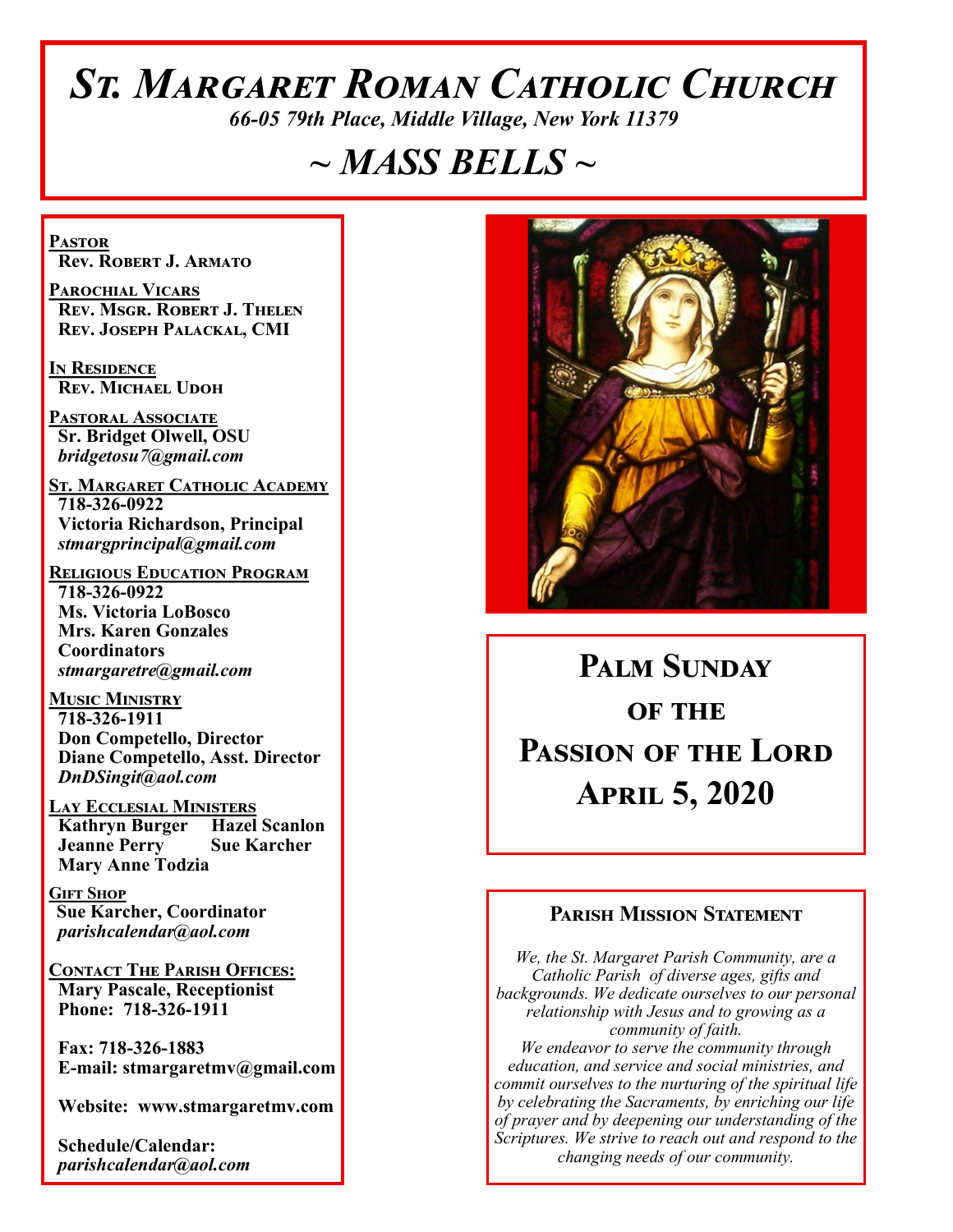# *MASSES FOR THE WEEK*

| SUN.                 | <b>APRIL 5 - PALM SUNDAY OF THE</b><br><b>PASSION OF THE LORD</b><br>All public celebrations are cancelled                                                                                      |
|----------------------|-------------------------------------------------------------------------------------------------------------------------------------------------------------------------------------------------|
| 7:30                 | Mary Hawd                                                                                                                                                                                       |
| 9:00                 | Salvatore Fazzolari/Daniele Bussa/<br>Rosario, Rosaria e Nunzio Taormina/<br>Giuseppe Valenza/Stefano, Francesca,<br>Calogero, Matilda e Michela Marino/<br>Adriana e Andrea Sciulara/Geraldine |
|                      | Ciaccio/Lina Casasanta/                                                                                                                                                                         |
| 10:30<br><b>NOON</b> | The Flanagan Family<br>Fire Lt. Kevin J. & William Pfeifer                                                                                                                                      |
| 5:00PM               | <b>Carl Dokter/Louise Moeller</b>                                                                                                                                                               |
| MON.                 | <b>APRIL 6 - MONDAY OF HOLY WEEK</b>                                                                                                                                                            |
| 7:00                 | <b>Purgatorial Society</b>                                                                                                                                                                      |
| 9:00                 | <b>Welfare of Lauraine McConville</b>                                                                                                                                                           |
| TUE.                 | <b>APRIL 7 - TUESDAY OF HOLY WEEK</b>                                                                                                                                                           |
| 7:00                 | Guido Carosi                                                                                                                                                                                    |
| 9:00                 | Dorothy Haufe                                                                                                                                                                                   |
| WED.                 | <b>APRIL 8 - WEDNESDAY OF</b><br><b>HOLY WEEK</b>                                                                                                                                               |
| 7:00                 | Corona virus victims                                                                                                                                                                            |
| 9:00                 | Rev. Msgr. Nicholas W. Sivillo                                                                                                                                                                  |
| THU.                 | <b>APRIL 9 - HOLY THURSDAY</b><br>All public celebrations are cancelled                                                                                                                         |
|                      |                                                                                                                                                                                                 |
| FRI.                 | <b>APRIL 10 - FRIDAY OF THE</b><br><b>PASSION OF THE LORD/FAST</b><br>All public celebrations are cancelled                                                                                     |
|                      | $\mathbf{11}$ $\mathbf{21}$ $\mathbf{32}$                                                                                                                                                       |

**SAT. APRIL 11 - HOLY SATURDAY All public celebrations are cancelled**

**SUN. APRIL 12 - EASTER SUNDAY OF THE RESURRECTION OF THE LORD All public celebrations are cancelled**

*ALL SCHEDULED MASS INTENTIONS WILL BE HONORED AND CELEBRATED PRIVATELY, BY THE PRIESTS OF THE PARISH*

# **PARISH INFORMATION**

# **Rectory Office Hours CLOSED UNTIL FURTHER NOTICE**

**CONFESSIONS** - Saturday, 4-4:45 pm or by appointment with a priest. **SUSPENDED**

**NOVENA** to Our Lady of the Miraculous Medal Mondays after the 9am Mass. **SUSPENDED**

**THE ROSARY AND DIVINE MERCY** devotion are prayed every morning in the church at 8:30am. **SUSPENDED**

**BAPTISMS** take place on the 1st and 3rd Sundays of the month. Please call the rectory for an appointment and to register your child. **SUSPENDED**

**WEDDINGS MUST** be scheduled at least six months in advance by appointment with a priest or a deacon. Please call the rectory office. For marriage preparation information visit www.pre-cana.org.

**THE ENGLISH CHOIR** rehearses on Tuesday, at 7 pm in the Church. Tenors and baritones needed! **SUSPENDED**

**IL CORO ITALIANO** prattica ogni Domenica prima della Messa Italiana. **SUSPENDED**

**THE YOUTH CHOIR** rehearses on Monday, from 6-7 pm in the Church. For more info, DnDsingit@aol.com **SUSPENDED**

**BOY SCOUT TROOP #119** meets on Tuesdays from 7:15-9 pm in the Parish Hall. New members are welcome, age 10 1/2 & up. Call Mr. Krzewski, 718-894-4099. **SUSPENDED**

**CUB PACK #119** meets on Mondays from 7-8:30 pm in the Parish Hall. New members welcome, age 6 to 10-1/2. Call Mr. Krzewski, 718-894-4099. **SUSPENDED**

**SENIOR CITIZENS** meet every Wednesday at 12 Noon in the Parish Center. **SUSPENDED**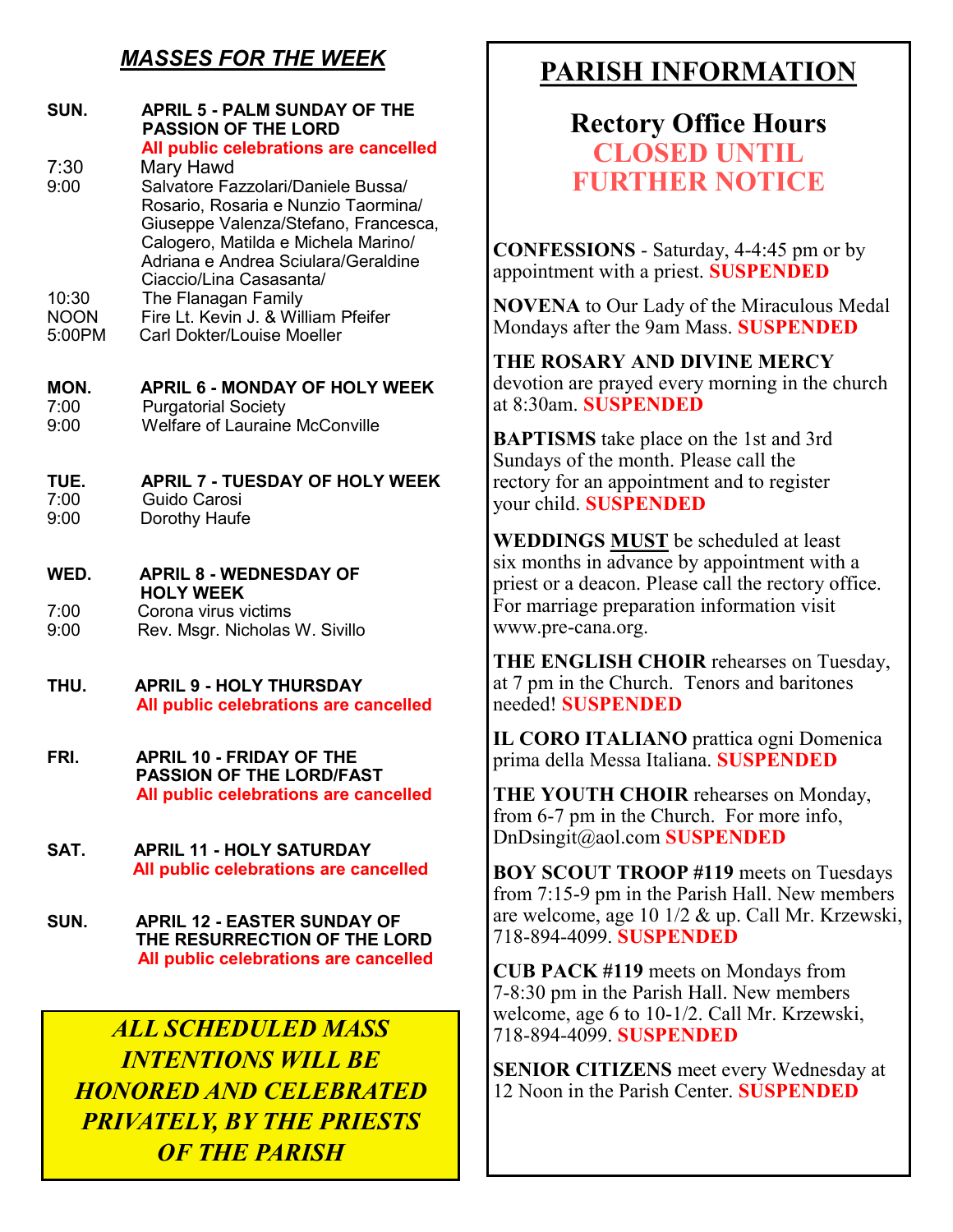# PLEASE PRAY FOR OUR SICK

Karen Guarascio, Connie Faccibene, Linda Frazier, Cari Ann Falk-LoBello, Glen Falk, Ronald Frazier, Robert Sabini, Lee Falk, Scott White, McKinley Kelleher, Sean Harrison, Justin James Quirke, Elizabeth Ott, Mary Harrison, John Murphy, Anne McGinnis, Norma Voyer, Vicky Turato, Julio Pelaez, Maritza Gutierrez, Graciela Mora, Cindy Mulore, Salvatore Tuttolomondo, Gloria Mojica, Gloria Pemaj, Anne Gorian, Allen McConville, Joseph Simon, Jack Marchindiondo, The Scaturro Family, Louis Pitelli, Marion Caracciola, Giovanni Campo, Edward Stoltzenberg, Louis Pittelli, James Graff, Carol Arevalo, Immaculate Marge D'Elia, Jim O'Friscoll, Mary Rigovich, Matteo Sabini, Bob Biolsi, The Mojica Family, Msgr. Leonard Badia, Matthew Zender, Cathie Greulich, Joseph & Mary Augustine, Anthony Pittelli, Josephine Hartnett, Karen Schaefer, Jill Archbold, Fr. Paul Weirichs CP, Hannah Lehman, Daniel Wilson, John Austin Bryzgornia, Dave Kazmier, John Nogiewich, Tim Rooney,

*The names will remain for 3 months, please call 718-326-1911 and ask for continued prayers.*

# **Prayer Requests**

**Pray for vocations to the Priesthood and Religious Life.** 

**Pray for first responders and medical personnel.**

**Please pray for our men and women from our Parish serving in the defense of our country:** 

> **Lt. Col. Thomas Frohnhoefer Sgt. Robert A. Domenici**



#### *WE RECALL OUR BELOVED DECEASED*

 *May they rest in Christ's Peace!*

# **MEMORIALS**

# *WINE & HOSTS THIS WEEK*

*are offered in memory of Joseph Ruggiero at the request of The Barbaro Family.* 



### **TODAY'S READINGS**

 *Palm Sunday of the Passion of the Lord* 

Mt 21:1-11; Is 50:4-7 Ps 22:8-9, 17-20, 23-24 Phil 2:6-11; Mt 26:14-27:66 or Mt 27:11-54

## **READINGS FOR THE WEEK**

Monday: Is 42:1-7; Ps 27:1-3, 13-14,  $Jn$  12:1-11 Tuesday: Is 49:1-6; Ps 71:1-4a, 5ab-6ab,15, 17 Jn 13:21-33, 36-38 Wednesday: Is 50:4-9a Ps 69:8-10, 21-22,31,33-34 Mt 26:14-25 Holy Thursday: Ex 12:1-8, 11-14 Ps 116:12-13, 15-16bc, 17-18 1 Cor 11:23-26 Jn 13:1-15 Good Friday: Is 52:13-53:12 Ps31:2,6,12-13,15-17, 25 Heb 4:14-16, 5:7-9 Jn 18:1-19:42 Holy Saturday: Gn 1:1-2:2 Ps 104:1-14, 24, 35 Gn22:1-18 Ps 16:5,8-11 Ex 14:15-15:1, Ex 15:1-18 Is 54:5-14; Ps 30:2-13, Is 55:1-11; Ps 19:8,11 Ps 51:12-15, 18-19 Rom 6:3-11 Ps 118:1-2, 16-17, 22-23 Mt 28:1-10 Easter Sunday: Acts 10:34a, 37-43 Ps 118:1-2, 16-17, 22-23 1 Cor 5:6b-8 Mt 28:1-10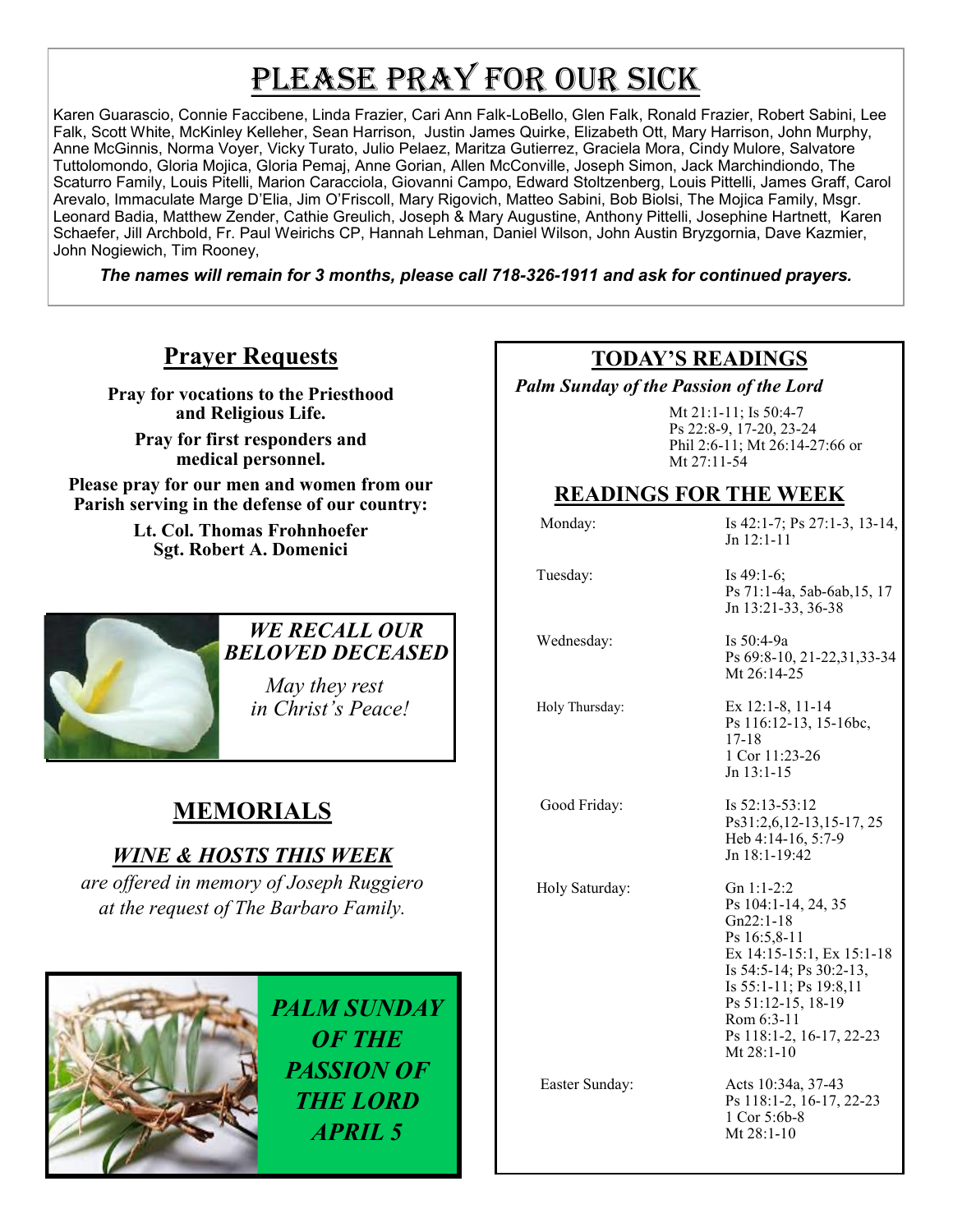#### *From the Pastor's Desk:*

## **~On Joy in the Midst of Suffering~**

 There's a strange thing about Palm Sunday. The sacred Liturgy begins with us being all excited as we hear the Gospel account of Christ's triumphal entry into the Holy City of Jerusalem, but by the time we walk out the doors of the church an hour later, waving a fistful of palm fronds (sorry, none will be distributed this year), we will have heard the sorrowful account of the Lord's Passion and death. The liturgies for the rest of the week keep us focused on this same Mystery each day as we move towards the Holy Triduum and the Passion account by St. John.

 Now, if we were reading or hearing the story for the first time, we might have a tendency to get more than a little depressed. Certainly, our Lady and the Apostles and the other disciples shared that horrible sentiment as the events unfolded around them. Nevertheless, with 20/20 hindsight, we go through the narrative and the liturgies with a sense of hope founded on faith. We DO know the end of the story, and it doesn't take place on Good Friday afternoon. We await in joyful hope the celebration of the Lord's victory in His Resurrection on Easter morning. We do not remember simply the events of two thousand years ago, but the Mystery of God's love for us in Christ. Every day for us is a participation in His great victory of grace over sin, of light over darkness, of hope over despair, and of life over death.

 One might say that we, indeed, that the whole world, are in a period of the Passion. We move hour-by-hour and dayby-day in a world that is beset by fear and confusion, dread sickness and death. This is not the springtime that we expected or envisioned when we put away our shovels and winter gear and prepared, perhaps, to celebrate Confirmation and First Communion, graduations and weddings. Good Friday has taken hold; Holy Saturday is somber and sad; the glory of Easter is, perhaps, the last thing on our minds.

 Nevertheless, we DO know the story. We DO know about the victory of Christ, and it DOES give us hope to deal with our own sufferings and fears. The pandemic that is upon us is quite serious, and no one should be taking it or our necessary response lightly. At the same time, none of us should be giving in to the despair that is fostered by the seemingly endless briefings of statistics and gloom-and doom reporting by the media and politicians. This suffering, too, shall pass.

We are, as I wrote last week, at war with an almost invisible enemy, and we must do all that we can to defeat it by acting rationally and with determined perseverance. We need to observe the precautions prescribed by the medical and civil authorities. We also must continue to pray, especially the Rosary and to our patron saints, for so many intentions: the end of the pestilence, the safety of our loved ones, the healing of the sick, the repose of the souls of the dead, the comfort of mourners, the strength and courage of our first responders and medical personnel, the insights of clinicians and scientists as they search for preventative measures and remedies, and the wisdom of all of our leaders. Let us pray for one another, too, that we may place our trust in God, Who loves us, Who bears our sufferings, and Who brings us into the fullness of life won for us by Christ.

 There is no Easter without the sufferings and cross of Good Friday, but truly Good Friday is succeeded by the joy of the Resurrection on Easter Sunday. So it was two thousand years ago, and so it shall be for us.

 Although we cannot celebrate the liturgies of Holy Week publicly this year, the priests of our Parish and throughout the world will observe them, and you can pray them in your homes each day, meditating on the readings on page 3 of this bulletin. Until we see one another again (and may that day be soon!), be assured of my prayers for you and yours. Let us keep one another in prayer!

*~Fr. Armato*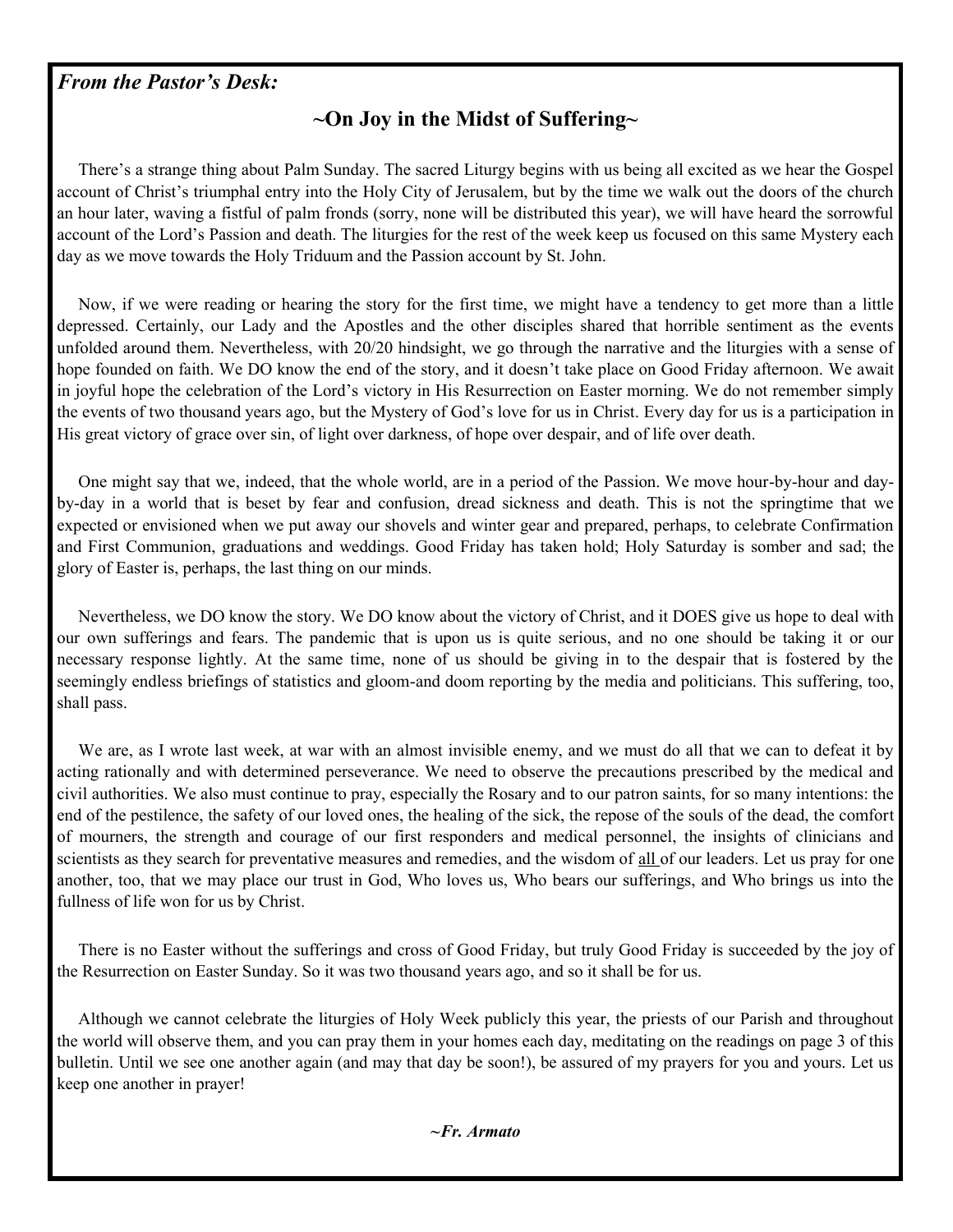# **ANNUAL CATHOLIC APPEAL**

 The **2020** *Annual Catholic Appeal* campaign is underway. Our goal for this year has been set at just over \$80,000.

 With about 650 families registered in the Parish, it comes to an average donation of \$125 per family. That's less than the cost of a daily latte, or one pack of cigarettes, each week. It's certainly not a burden if we ALL pitch in between now and Christmas. **So far, 60 families have pledged \$11,537 toward our goal.**

 Please think and pray about your response this year so that we may continue to serve the needs of our Parish and our Diocese.

#### **160TH ANNIVERSARY**

 Our Parish will be 160 years old this May, the first Mass here having been celebrated on May 20, 1860. We will celebrate with a Mass of thanksgiving **Saturday evening, May 16,**  followed by a **jubilee dinner-dance** to benefit both the parish and the Academy. Save the date and plan on celebrating with your fellow parishioners.

## **PARISH FINANCES**

 As you can imagine, our finances are taking a terrible hit with the suspension of public Masses: no Mass, no collections, no regular income to the Parish. Neither our bills nor our obligation to pay them, however, has been suspended. We'll stay afloat for now, drawing on our limited reserves. **Please try to keep up with your contributions** by either dropping your envelopes in the rectory mail slot or through e-giving like *Faith Direct.* (Go to the icon on our website and follow the instructions to sign up; you can change or drop out later on.)

As always, thanks for your generosity!

## **MONTHLY MEMORIAL MASS**

**HAS BEEN SUSPENDED UNTIL FURTHER NOTICE**

## **ST. MARGARET GIFT SHOP**

## **IS CLOSED UNTIL FURTHER NOTICE**

# **THE ST. VINCENT dePAUL FOOD PANTRY**

**IS CLOSED UNTIL FURTHER NOTICE**

# **ST. MARGARET'S YONKERS EMPIRE CITY BUS TRIPS**

**HAVE BEEN POSTPONED UNTIL FURTHER NOTICE**

## **ST. MARGARET SPORTS ASSN. INSTRUCTIONAL VOLLEYBALL**

for girls 3rd, 4th and 5th grade April 18th - 10am to 11:30am To sign up google **St. Margaret Dragons** any questions email **stm\_volleyball@aol.com**

#### **E-GIVING IS HERE!**

 Have you signed up yet with *Faith Direct* or another e-giving service? It benefits both you and our Parish. Enrollment is friendly, safe, and troublefree, AND *you can change your intended giving anytime that you wish.*

 To sign up go to the icon on our website, **www.stmargaretmv.com,**  and follow the instructions.

**WE NEED YOUR HELP, NOW!**